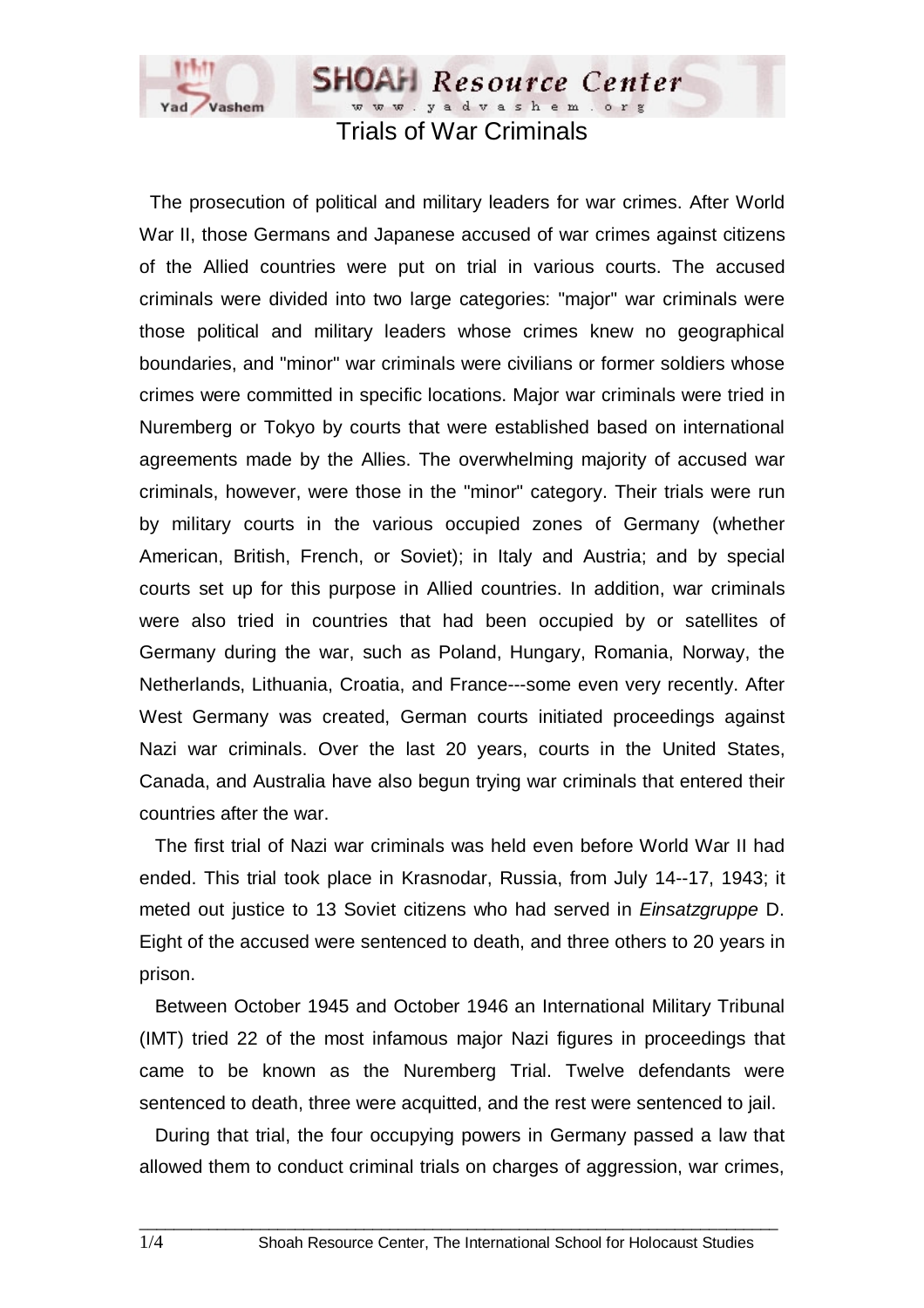



crimes against humanity, and membership in a criminal organization. Subsequently, the US authorities in Germany set up six military courts that were made up of American civilian judges. From December 1946 to April 1949, these courts tried and convicted 177 persons in 12 trials---known as the Subsequent Nuremberg Trials. The defendants included leaders of the Nazi government, the SS, the German army, and German industry, medical, and legal establishments.

 The British occupying authorities in Germany also set up military courts to try war criminals. However, as distinct from the American trials, the British only tried those accused of committing crimes against British subjects, especially British soldiers, and those who committed war crimes against Allied citizens in British zones. The British did not specifically deal with crimes against Jews, unless the Jewish victims were also citizens of Allied countries.

 A British military court also tried the staff of the Bergen-Belsen concentration camp. This trial was held in Luneburg, Germany, from September to November 1945. Forty-five defendants stood on trial, among them camp commandant Josef Kramer. Eleven of the accused were sentenced to death by hanging, while 14 were acquitted.

 Another trial put in front of a British military court was the March 1946 trial of the owners and executives of Tesch and Stabenow---a company that manufactured Zyklon B. Two of the three defendants were sentenced to death. In the 1990s two criminals were subjected to preceedings in Britain.

 In Poland, where almost all of the Nazi extermination camps were located, special courts were established in September 1944 to try Nazi war criminals-- more than half a year before the war came to a close. These courts, which allowed no appeals, functioned until 1949. Their first trial involved the staff of the Majdanek camp. They then went on to try 5,450 war criminals. Among the war criminals tried in Poland were Amon Goeth, the commandant of Plaszow, and Rudolf Hoess, the commandant of Auschwitz.

 By the end of 1946, most of the leading Hungarian politicians who had collaborated with Nazi Germany had been tried and punished, including many of the ministers of the Dome Sztojay and Ferenc Szalasi governments (including, of course, those prime ministers as well). Almost 40,000 suspected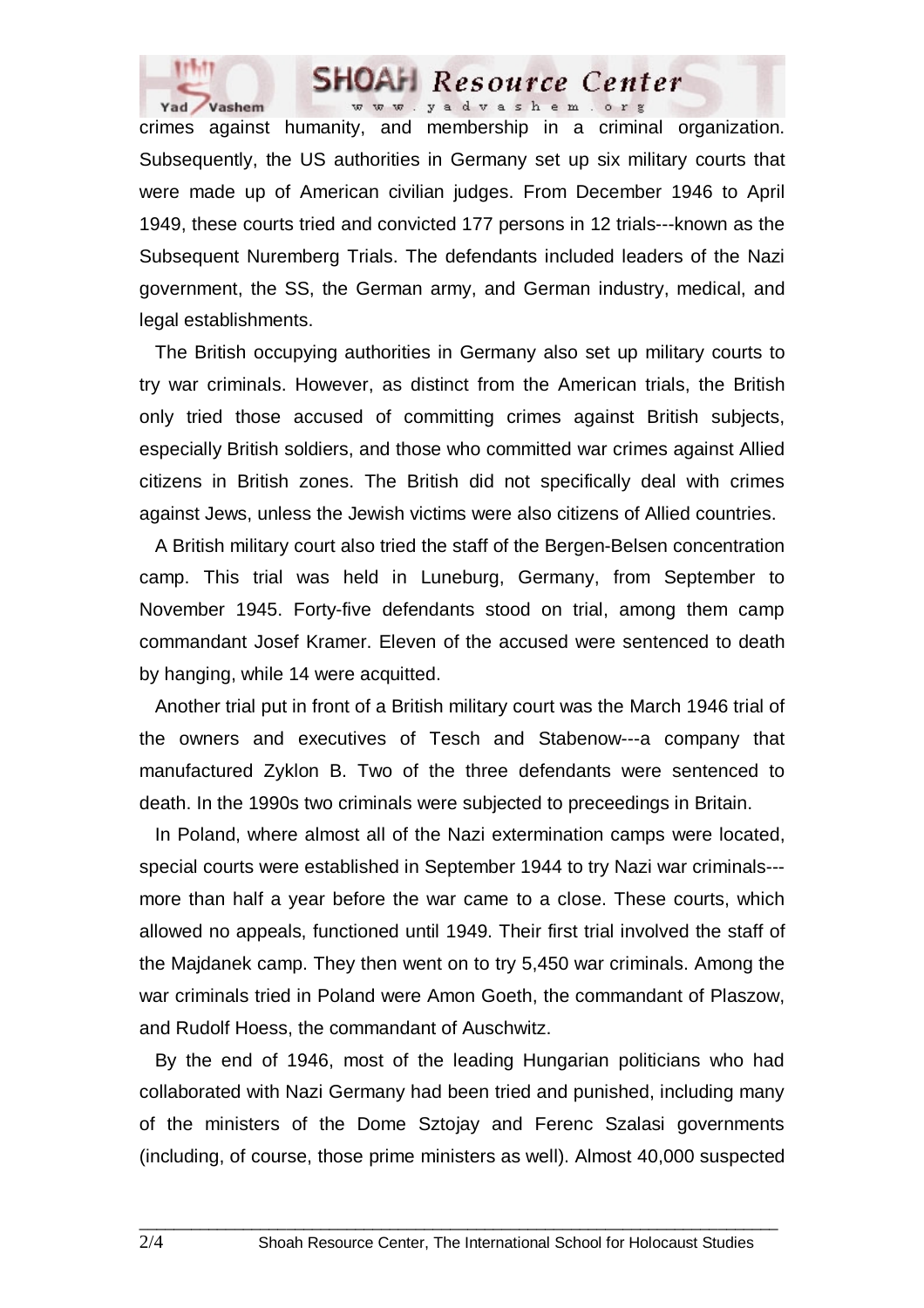

war criminals were investigated and tried in Hungary, more than 19,000 of which were found guilty.

www.yadvashem.org

Resource Center

 The punishment of Romanian war criminals was carried out within the context of severe political struggle between the traditional leaders of Romania and the Communist Party. From March 1945, those Nazi criminals involved in the extermination of the Jews of Bessarabia, Bukovina, and Transnistria were put on trial, including Prime Minister Ion Antonescu, who was executed in 1946.

 In the Netherlands, special courts were set up in late 1945 to deal with Nazi war criminals who had been active there, as well as with Dutch collaborators. A total of 14,562 people were convicted and sentenced by the time the courts ceased operations in 1950. In Norway, Nazis and Nazi collaborators were put on trial, most notably Norwegian Prime Minister Vidkun Qisling, who invited the German army into his country in 1940. Most leading war criminals in Norway were sentenced to death.

 The West German authorities began investigating Nazi crimes in a serious way in the late 1950s. In 1958 the Central Office of Judicial Administration in Ludwigsburg was established to uncover any available information on Nazi crimes and to initiate criminal proceedings against those responsible. To date, Germany has tried over 90,000 individuals and meted out over 6,400 severe sentences.

 During the late 1990s both Lithuania and Croatia attempted to try war criminals. In Lithuania, the trials never got off the ground, due to the poor health of the defendants. In Croatia, the commandant of Jasenovac was found guilty of crimes against humanity and sentenced to 20 years imprisonment. In the 1990s investigations and legal proceedings have also been carried out in Australia and Canada against war criminals who reached those countries after the war. (Regarding the United States, see Office of Special Investigations; regarding Israel, see Eichmann Trial and Demjanjuk Trial; regarding Italy, see Priebke Trial; and regarding France, see Barbie Trial, Papon Trial, and Touvier Trial.)